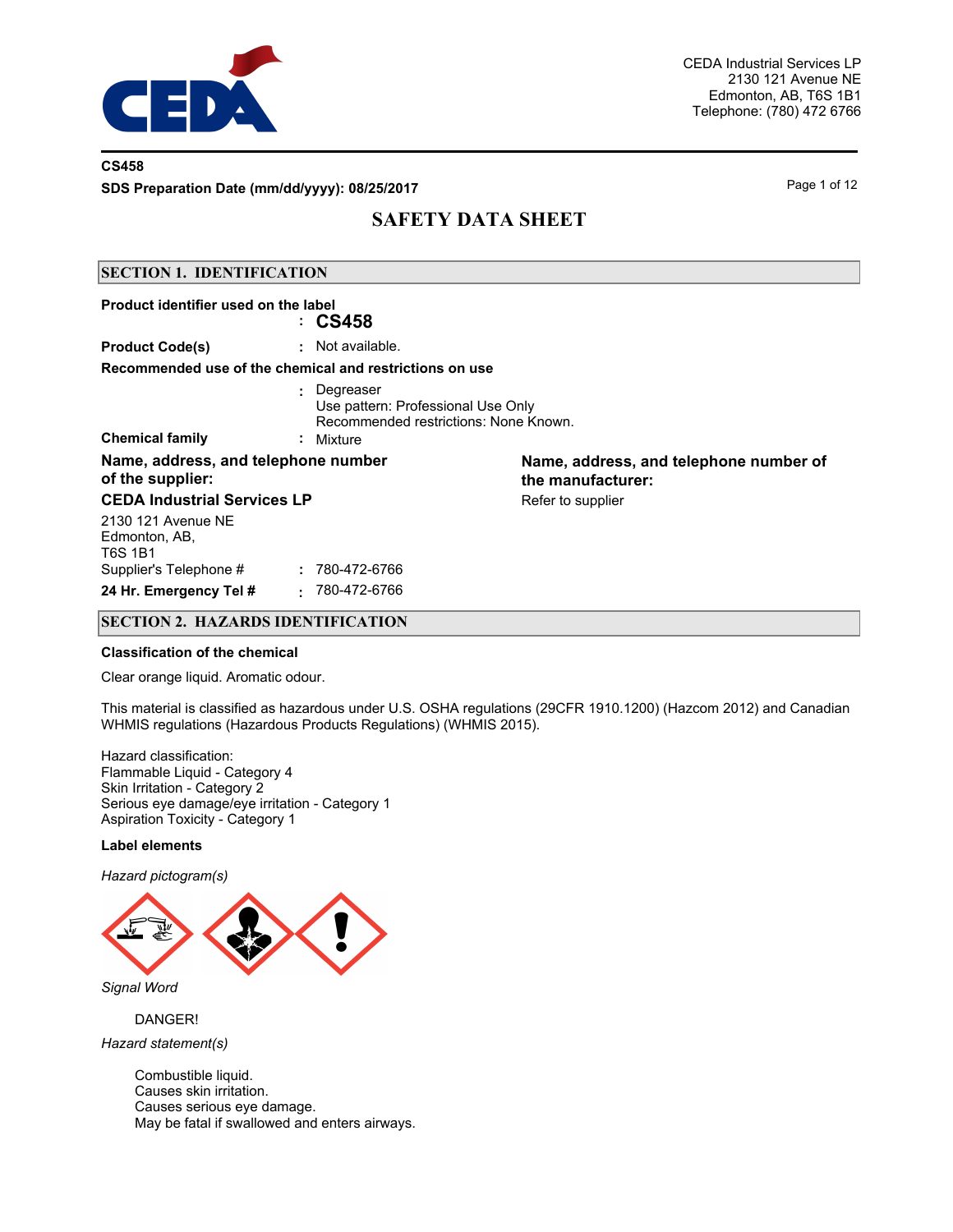

## **CS458 SDS Preparation Date (mm/dd/yyyy): 08/25/2017**

Page 2 of 12

## **SAFETY DATA SHEET**

#### *Precautionary statement(s)*

Keep away from flames and hot surfaces. - No smoking. Wash hands after handling. Wear protective gloves/eye protection/face protection.

IF IN EYES: Rinse cautiously with water for several minutes. Remove contact lenses, if present and easy to do. Continue rinsing. Immediately call a POISON CENTRE or doctor/physician. IF ON SKIN: Wash with plenty of soap and water. Take off contaminated clothing and wash it before reuse. If skin irritation occurs: Get medical advice/attention. IF SWALLOWED: Immediately call a POISON CENTER or doctor/physician.

Do NOT induce vomiting.

In case of fire: Use water fog, dry chemical, CO2 or 'alcohol' foam to extinguish.

Store in a well-ventilated place. Keep cool. Store locked up. Keep container tightly closed.

Dispose of contents/container in accordance with local regulation.

#### **Other hazards**

Other hazards which do not result in classification: Ingestion may cause gastrointestinal irritation, nausea, vomiting and diarrhea. Inhalation of high concentrations may cause dizziness, disorientation, incoordination, narcosis, nausea or narcotic effects.

#### **SECTION 3. COMPOSITION/INFORMATION ON INGREDIENTS**

#### Mixture

| <b>Chemical name</b>                                                               | Common name and synonyms                                                     | CAS#       | Concentration (% by weight) |
|------------------------------------------------------------------------------------|------------------------------------------------------------------------------|------------|-----------------------------|
| Distillates, petroleum, hydrotreated<br>light catalytic cracked                    | Distillates (petroleum),<br>hydrotreated light catalytic<br>cracked          | 68921-07-3 | $35.0 - 40.0$               |
| Benzenesulfonic acid, C10-16-alkyl<br>derivatives, compounds with<br>2-Propanamine | Benzenesulfonic acid.<br>C10-16-alkyl derivs., compds.<br>with 2-propanamine | 68584-24-7 | $35.0 - 40.0$               |
| Dipropylene glycol monomethyl ether                                                | <b>DPGME</b>                                                                 | 34590-94-8 | 15.0 - 18.0                 |

The % concentrations for the above listed chemicals will vary from batch to batch. Concentrations listed represent the actual concentration range for each chemical.

### **SECTION 4. FIRST-AID MEASURES**

#### **Description of first aid measures**

| Ingestion    | : Do NOT induce vomiting. Have victim rinse mouth with water, then give one to two<br>glasses of water to drink. Never give anything by mouth to an unconscious person.<br>Immediately call a POISON CENTER or doctor/physician.    |  |
|--------------|-------------------------------------------------------------------------------------------------------------------------------------------------------------------------------------------------------------------------------------|--|
| Inhalation   | : If inhaled, move to fresh air. If breathing is difficult, give oxygen by qualified medical<br>personnel only. If breathing has stopped, give artificial respiration. Obtain medical<br>attention if symptoms develop and persist. |  |
| Skin contact | : Flush skin with large amounts of water. If irritation or symptoms develop, seek medical<br>attention.                                                                                                                             |  |
| Eye contact  | : Flush eyes with water for at least 20 minutes. Call a physician if irritation persists.                                                                                                                                           |  |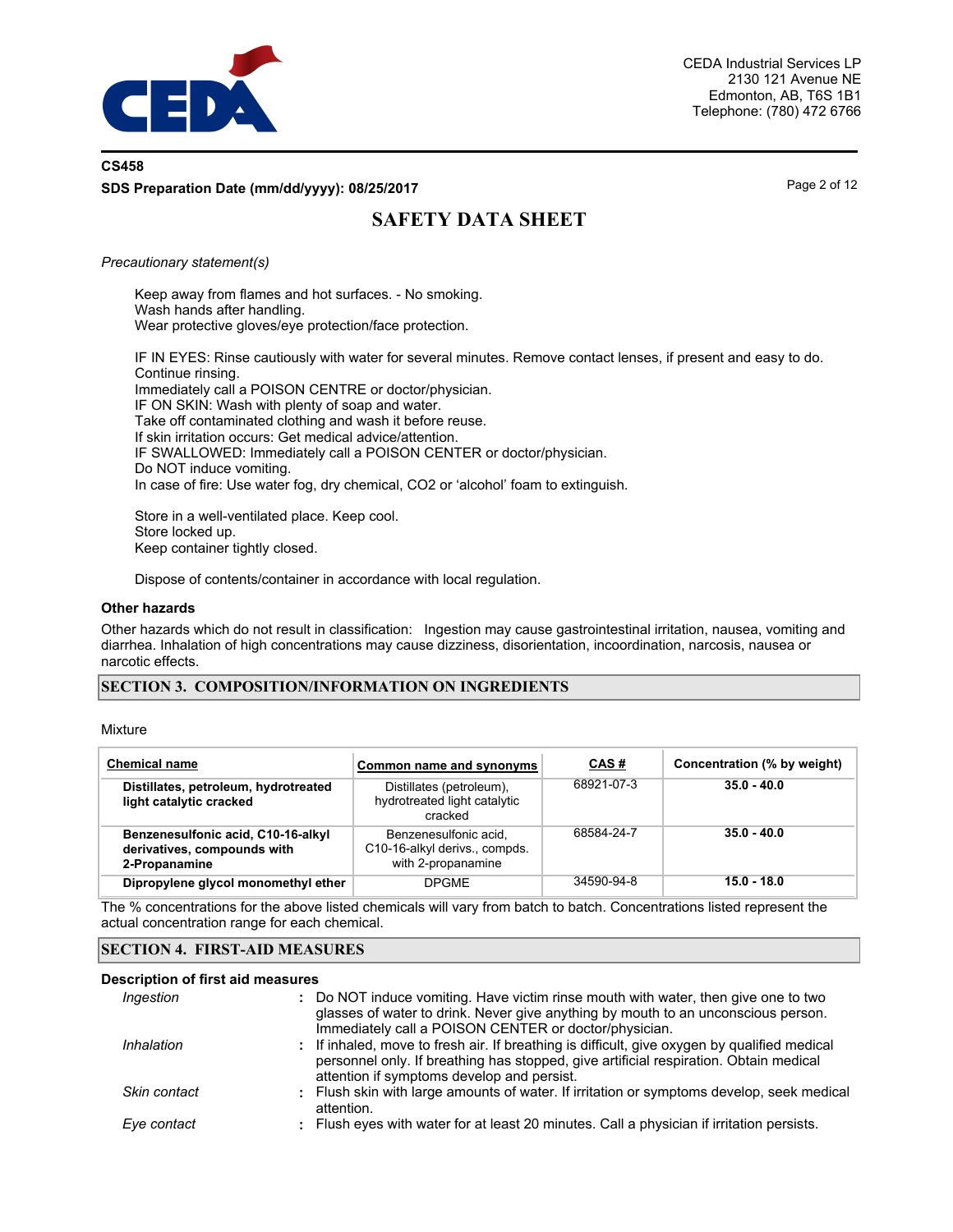

## **CS458 SDS Preparation Date (mm/dd/yyyy): 08/25/2017**

Page 3 of 12

## **SAFETY DATA SHEET**

### **Most important symptoms and effects, both acute and delayed**

Causes serious eye damage. Symptoms may include redness, pain, tearing and **:** conjunctivitis. Permanent eye damage including blindness could result. Causes skin irritation. Symptoms may include redness, itching and swelling. Aspiration hazard. Aspiration into the lungs during swallowing or subsequent vomiting may cause chemical pneumonitis, which can be fatal. Inhalation of high concentrations may cause dizziness, disorientation, incoordination, narcosis, nausea or narcotic effects. Ingestion may cause irritation of the mouth, throat and stomach.

#### **Indication of any immediate medical attention and special treatment needed**

**:** Treat symptomatically. Aspiration hazard.

#### **SECTION 5. FIRE-FIGHTING MEASURES**

#### **Extinguishing media**

*Suitable extinguishing media*

**:** Use media suitable to the surrounding fire such as water fog or fine spray, alcohol foams, carbon dioxide and dry chemical.

#### *Unsuitable extinguishing media*

**:** Do not use a solid water stream as it may scatter and spread fire.

#### **Special hazards arising from the substance or mixture / Conditions of flammability**

Combustible liquid. Burning may produce irritating, toxic and obnoxious **:** fumes.Vapours may be heavier than air and may collect in confined and low-lying areas.

#### **Flammability classification (OSHA 29 CFR 1910.106)**

**:** Flammable Liquid - Category 4

#### **Hazardous combustion products**

May form toxic materials, such as carbon dioxide, carbon monoxide, various **:** hydrocarbons, nitrigen compounds, etc. when burned.

#### **Special protective equipment and precautions for firefighters**

*Protective equipment for fire-fighters*

**:** Firefighters must use standard protective equipment including flame retardant coat, helmet with face shield, gloves, rubber boots, and in enclosed spaces, SCBA.

*Special fire-fighting procedures*

**:** Firefighters should wear proper protective equipment and self-contained breathing apparatus with full face piece operated in positive pressure mode. Move containers from fire area if safe to do so. Water spray may be useful in cooling equipment exposed to heat and flame.

## **SECTION 6. ACCIDENTAL RELEASE MEASURES**

#### **Personal precautions, protective equipment and emergency procedures**

- Restrict access to area until completion of clean-up. Ensure clean-up is conducted by **:** trained personnel only. Wear suitable protective equipment. Refer to protective measures listed in sections 7 and 8. Restrict access to area until completion of clean-up. **Environmental precautions :** Ensure spilled product does not enter drains, sewers, waterways, or confined spaces. Ventilate area of release. Stop spill or leak at source if safely possible. Dike for water **:** control. Use only non-sparking tools. Contain and absorb spilled liquid with non-combustible, inert absorbent material (e.g. sand), then place absorbent material into a container for later disposal (see Section 13). **Methods and material for containment and cleaning up Special spill response procedures :** Contact appropriate local and provincial environmental authorities for assistance and/or reporting requirements.
	- US CERCLA Reportable quantity (RQ): See section 15.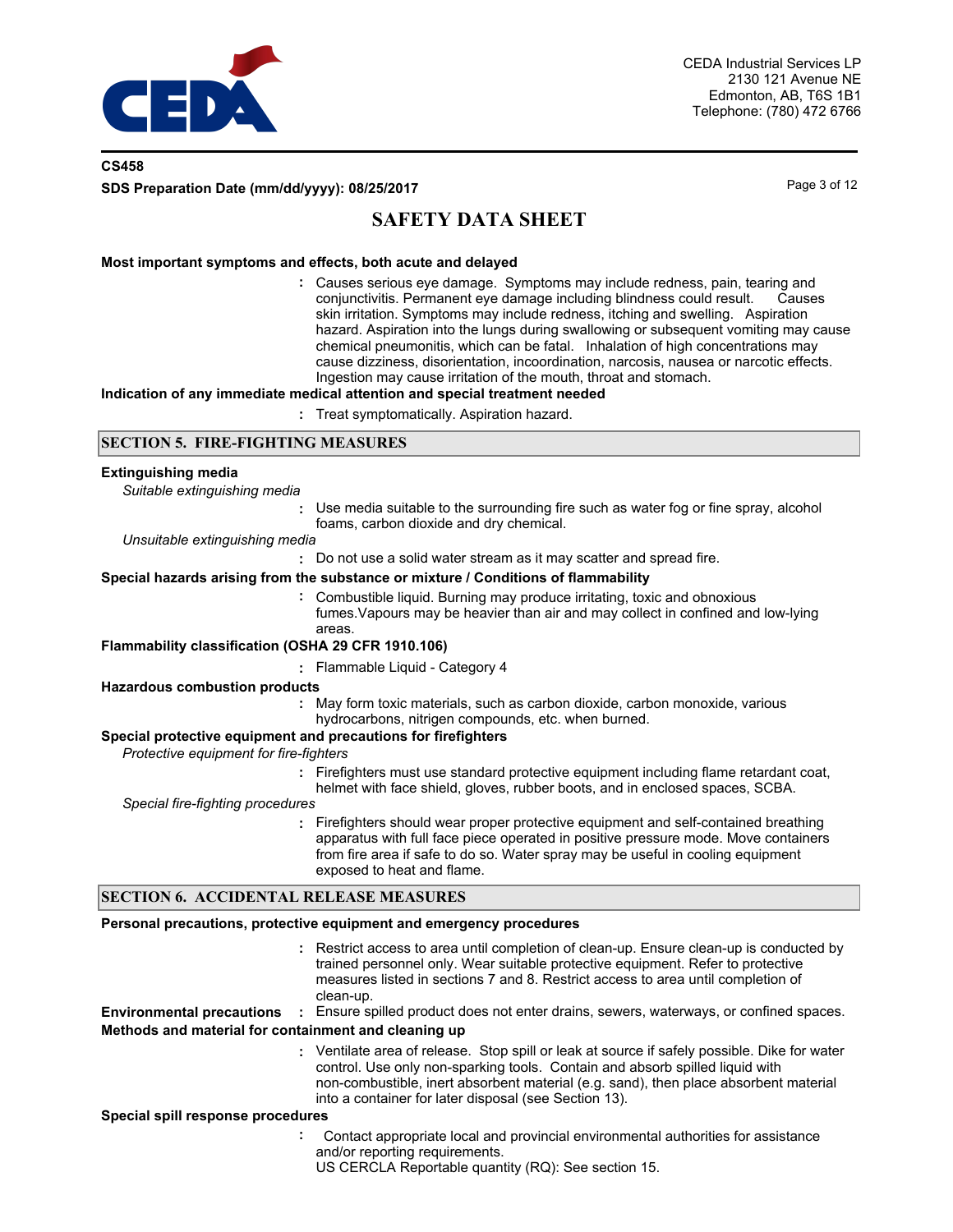

## **CS458**

**SDS Preparation Date (mm/dd/yyyy): 08/25/2017**

Page 4 of 12

## **SAFETY DATA SHEET**

### **SECTION 7. HANDLING AND STORAGE**

#### **Precautions for safe handling**

|                                    | : Use only outdoors or in a well-ventilated area. Wear protective gloves and eye/face<br>protection. Avoid contact with eyes, skin and clothing. Keep away from incompatibles.<br>Wash thoroughly after handling. Avoid breathing mist or vapor. Keep away from<br>flames and hot surfaces. - No smoking. Use non-sparking tools and explosion-proof<br>equipment. |
|------------------------------------|--------------------------------------------------------------------------------------------------------------------------------------------------------------------------------------------------------------------------------------------------------------------------------------------------------------------------------------------------------------------|
| <b>Conditions for safe storage</b> | Store locked up. Store in a cool, dry, well-ventilated area. Storage area should be<br>clearly identified, clear of obstruction and accessible only to trained and authorized<br>personnel.                                                                                                                                                                        |
| Incompatible materials             | : Strong acids ; Strong oxidizing agents (e.g. hydrogen peroxide, nitric acid)                                                                                                                                                                                                                                                                                     |

### **SECTION 8. EXPOSURE CONTROLS / PERSONAL PROTECTION**

| <b>Exposure Limits:</b>                                                            |                  |                  |                 |             |
|------------------------------------------------------------------------------------|------------------|------------------|-----------------|-------------|
| <b>Chemical Name</b>                                                               | <b>ACGIH TLV</b> |                  | <b>OSHA PEL</b> |             |
|                                                                                    | <b>TWA</b>       | <b>STEL</b>      | <b>PEL</b>      | <b>STEL</b> |
| Distillates, petroleum,<br>hydrotreated light catalytic<br>cracked                 | N/Av             | N/A <sub>v</sub> | N/Av            | N/Av        |
| Benzenesulfonic acid,<br>C10-16-alkyl derivatives,<br>compounds with 2-Propanamine | N/A <sub>v</sub> | N/A <sub>v</sub> | N/Av            | N/Av        |
| Dipropylene glycol monomethyl<br>ether                                             | 100ppm (skin)    | 150ppm (skin)    | 100ppm (skin)   |             |

## **Exposure controls**

#### **Ventilation and engineering measures**

|                                       |   | : Use in a well-ventilated area. Use general or local exhaust ventilation to maintain air<br>concentrations below recommended exposure limits. Use explosion-proof electrical<br>and ventilating equipment.                |
|---------------------------------------|---|----------------------------------------------------------------------------------------------------------------------------------------------------------------------------------------------------------------------------|
| <b>Respiratory protection</b>         |   | : Use the indicated respiratory protection if the occupational exposure limit is exceeded<br>and/or in case of product release (dust and/or fumes). Advice should be sought from<br>respiratory protection specialists.    |
| <b>Skin protection</b>                |   | : Wear protective gloves. Advice should be sought from glove suppliers.                                                                                                                                                    |
| Eye / face protection                 |   | : Wear eye/face protection. Wear safety glasses with side shields (or goggles).                                                                                                                                            |
| Other protective equipment            | ÷ | Wear sufficient clothing to prevent skin contact. Depending on conditions of use, an<br>impervious apron should be worn. An eyewash station and safety shower should be<br>made available in the immediate working area.   |
| <b>General hygiene considerations</b> |   |                                                                                                                                                                                                                            |
|                                       |   | Avoid contact with skin, eyes and clothing. Upon completion of work, wash hands<br>before eating, drinking, smoking or use of toilet facilities. Handle in accordance with<br>good industrial hygiene and safety practice. |

## **SECTION 9. PHYSICAL AND CHEMICAL PROPERTIES**

| Appearance                    | : Clear orange liquid.                      |
|-------------------------------|---------------------------------------------|
| <b>Odour</b>                  | : Characteristic aromatic hydrocarbon odour |
| <b>Odour threshold</b>        | : N/Av                                      |
| рH                            | $:$ Not available.                          |
| <b>Melting/Freezing point</b> | $: < 35^{\circ}$ C                          |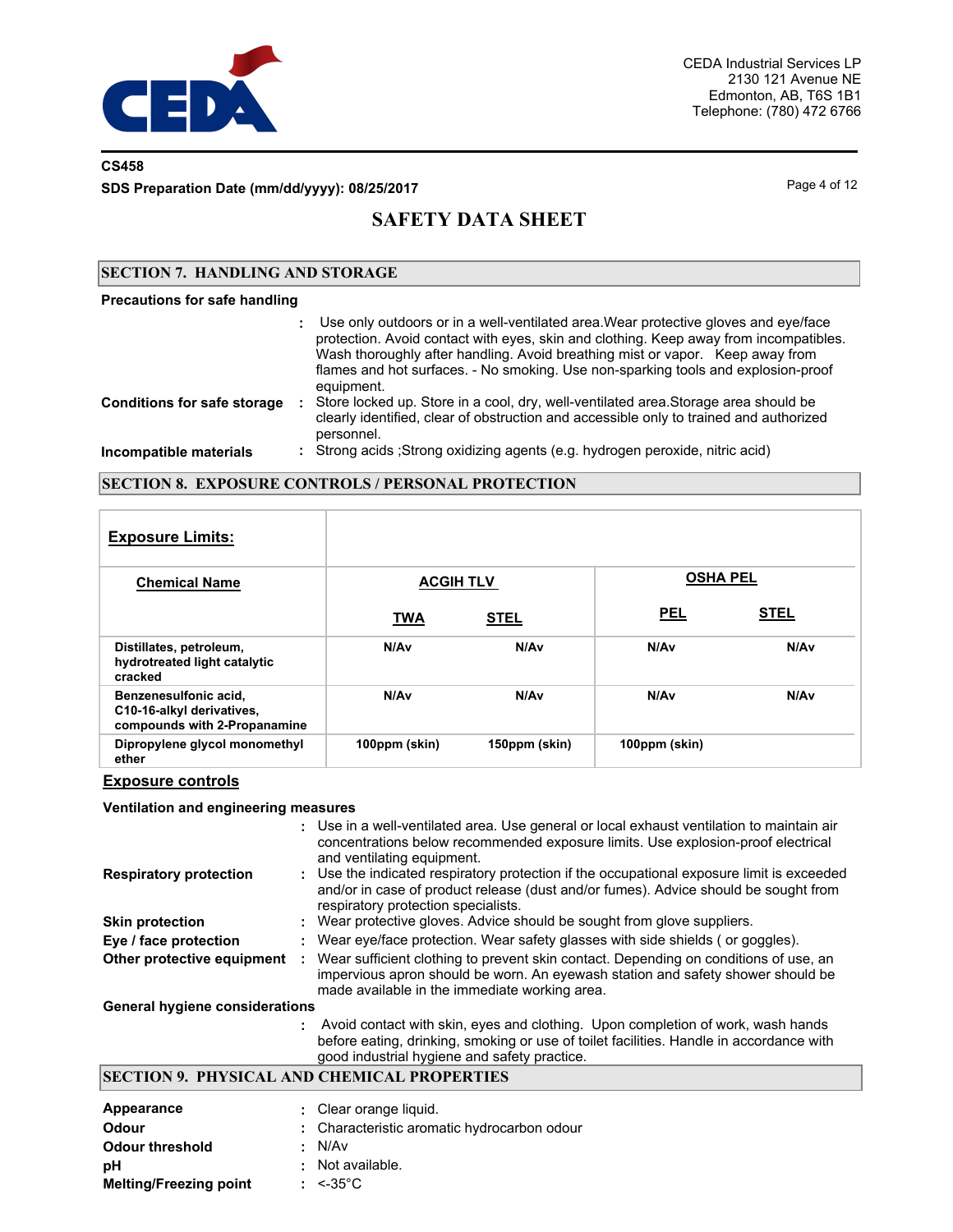

## **CS458 SDS Preparation Date (mm/dd/yyyy): 08/25/2017**

Page 5 of 12

## **SAFETY DATA SHEET**

| Initial boiling point and boiling range         |                                                                                 |
|-------------------------------------------------|---------------------------------------------------------------------------------|
|                                                 | Not available.                                                                  |
| <b>Flash point</b>                              | $62-65^{\circ}$ C                                                               |
| <b>Flashpoint (Method)</b>                      | : Tag closed cup                                                                |
| Evaporation rate (BuAe = $1$ ) : Not available. |                                                                                 |
| Flammability (solid, gas)                       | : Not applicable.                                                               |
| Lower flammable limit (% by vol.)               |                                                                                 |
|                                                 | N/Ap                                                                            |
| Upper flammable limit (% by vol.)               |                                                                                 |
|                                                 | N/Ap                                                                            |
| <b>Oxidizing properties</b>                     | Not applicable                                                                  |
| <b>Explosive properties</b>                     | : Not applicable.                                                               |
| Vapour pressure                                 | : Not available.                                                                |
| <b>Vapour density</b>                           | Not available.                                                                  |
| Relative density / Specific gravity             |                                                                                 |
|                                                 | 0.952                                                                           |
| Solubility in water                             | Insoluble.                                                                      |
| Other solubility(ies)                           | : Not available.                                                                |
|                                                 | Partition coefficient: n-octanol/water or Coefficient of water/oil distribution |
|                                                 | N/Av                                                                            |
| <b>Auto-ignition temperature</b>                | : Not applicable.                                                               |
| Decomposition temperature : Not available.      |                                                                                 |
| <b>Viscosity</b>                                | Not available.                                                                  |
| Volatiles (% by weight)                         | Not available.                                                                  |
| <b>Volatile organic Compounds (VOC's)</b>       |                                                                                 |
|                                                 | N/Av                                                                            |
| Absolute pressure of container                  |                                                                                 |
|                                                 | N/Ap                                                                            |
| <b>Flame projection length</b>                  | N/Ap<br>÷                                                                       |
| Other physical/chemical comments                |                                                                                 |
|                                                 | None known or reported by the manufacturer.                                     |
| <b>SECTION 10 STARILITY AND REACTIVITY</b>      |                                                                                 |

| <b>Reactivity</b>                       | ÷. | This product is not reactive.                                                                                                                 |  |
|-----------------------------------------|----|-----------------------------------------------------------------------------------------------------------------------------------------------|--|
| <b>Chemical stability</b>               |    | Material is stable under normal conditions.                                                                                                   |  |
| Possibility of hazardous reactions      |    |                                                                                                                                               |  |
|                                         |    | No dangerous reaction known under conditions of normal use.                                                                                   |  |
| <b>Conditions to avoid</b>              |    | : Avoid contact with incompatible materials. Do not use in areas without adequate<br>ventilation. Keep away from heat, sparks and open flame. |  |
| Incompatible materials                  |    | : See Section 7 (Handling and Storage) for further details.                                                                                   |  |
| <b>Hazardous decomposition products</b> |    |                                                                                                                                               |  |
|                                         |    | : None known, refer to hazardous combustion products in Section 5.                                                                            |  |

## **SECTION 11. TOXICOLOGICAL INFORMATION**

## **Information on likely routes of exposure:**

| Routes of entry inhalation       | : YES |
|----------------------------------|-------|
| Routes of entry skin & eye       | : YFS |
| <b>Routes of entry Ingestion</b> | : YES |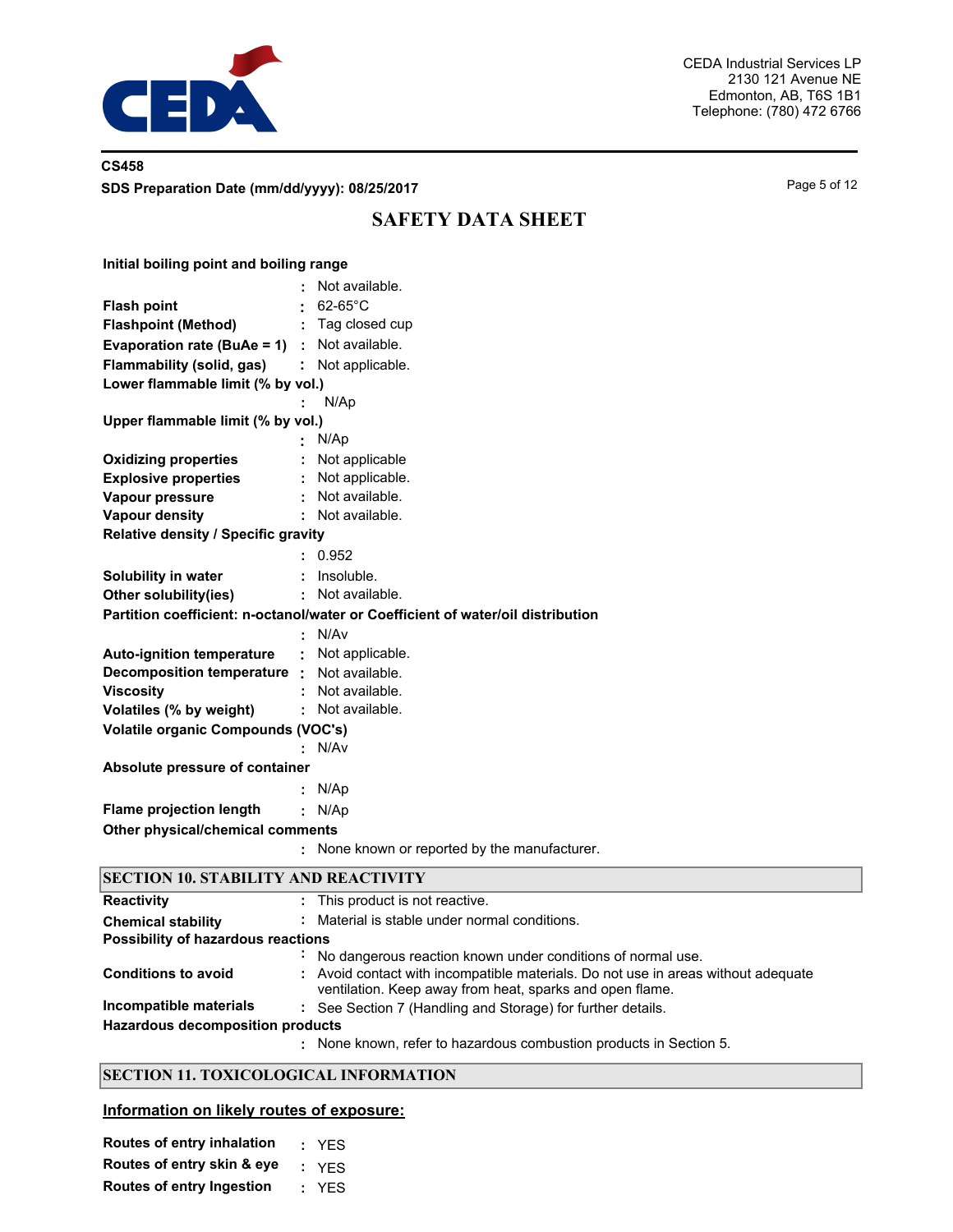

## **CS458 SDS Preparation Date (mm/dd/yyyy): 08/25/2017**

**Routes of exposure skin absorption**

Page 6 of 12

# **SAFETY DATA SHEET**

|                                                   | ÷<br><b>NO</b>                                                                                                                                                                                                                              |
|---------------------------------------------------|---------------------------------------------------------------------------------------------------------------------------------------------------------------------------------------------------------------------------------------------|
| <b>Potential Health Effects:</b>                  |                                                                                                                                                                                                                                             |
| Signs and symptoms of short-term (acute) exposure |                                                                                                                                                                                                                                             |
| Sign and symptoms Inhalation                      |                                                                                                                                                                                                                                             |
|                                                   | May cause respiratory irritation. Symptoms may include sore throat, running nose and<br>shortness of breath.Inhalation of high concentrations may cause dizziness,<br>disorientation, incoordination, narcosis, nausea or narcotic effects. |
| Sign and symptoms ingestion                       |                                                                                                                                                                                                                                             |
|                                                   | Ingestion may cause gastrointestinal irritation, nausea, vomiting and diarrhea.<br>Aspiration hazard. Aspiration hazard - material may cause lung inflammation or<br>damage if it enters lungs through vomiting or swallowing.              |
| Sign and symptoms skin                            | : Causes skin irritation. Symptoms may include redness, itching and swelling.                                                                                                                                                               |
| Sign and symptoms eyes                            | : Causes serious eye damage. Symptoms may include redness, pain, tearing and<br>conjunctivitis. Permanent eye damage including blindness could result.                                                                                      |
| <b>Potential Chronic Health Effects</b>           |                                                                                                                                                                                                                                             |
|                                                   | : Frequent or prolonged contact may dry the skin, leading to discomfort and dermatitis.                                                                                                                                                     |
| <b>Mutagenicity</b>                               | Not expected to be mutagenic in humans.                                                                                                                                                                                                     |
| Carcinogenicity                                   | No components are listed as carcinogens by ACGIH, IARC, OSHA or NTP.                                                                                                                                                                        |
| <b>Reproductive effects &amp; Teratogenicity</b>  |                                                                                                                                                                                                                                             |
|                                                   | : Not expected to cause reproductive effects.                                                                                                                                                                                               |
| <b>Sensitization to material</b>                  | Not expected to be a skin or respiratory sensitizer.<br>÷.                                                                                                                                                                                  |
| Specific target organ effects :                   | This material is not classified as hazardous under U.S. OSHA regulations (29CFR<br>1910.1200) (Hazcom 2012) and Canadian WHMIS regulations (Hazardous Products<br>Regulations) (WHMIS 2015).                                                |
| Medical conditions aggravated by overexposure     |                                                                                                                                                                                                                                             |
|                                                   | : None known.                                                                                                                                                                                                                               |
| <b>Synergistic materials</b>                      | Not available.                                                                                                                                                                                                                              |
| <b>Toxicological data</b>                         | There is no data available for this product. The calculated ATE values for this mixture<br>are: ATE inhalation (mists) = $11.63$ mg/L                                                                                                       |

|                                                                                       | $LC_{50}(4hr)$  | $LD_{50}$   |                  |
|---------------------------------------------------------------------------------------|-----------------|-------------|------------------|
| <b>Chemical name</b>                                                                  | <u>inh, rat</u> | (Oral, rat) | (Rabbit, dermal) |
| Distillates, petroleum,<br>hydrotreated light catalytic<br>cracked                    | 4.65 mg/L       | 3200 mg/kg  | >2000 mg/kg      |
| Benzenesulfonic acid,<br>C10-16-alkyl derivatives,<br>compounds with<br>2-Propanamine | N/Av            | >2000 mg/kg | N/Av             |
| Dipropylene glycol<br>monomethyl ether                                                | $>3$ mg/L       | 5120mg/kg   | 9480mg/kg        |

### **Other important toxicologica**l **hazards**

**:** None known or reported by the manufacturer.

## **SECTION 12. ECOLOGICAL INFORMATION**

**Ecotoxicity :**

Very toxic to aquatic life with long lasting effects. Do not allow this material to drain into sewers/water supplies. See data for individual ingredient ecotoxicity data.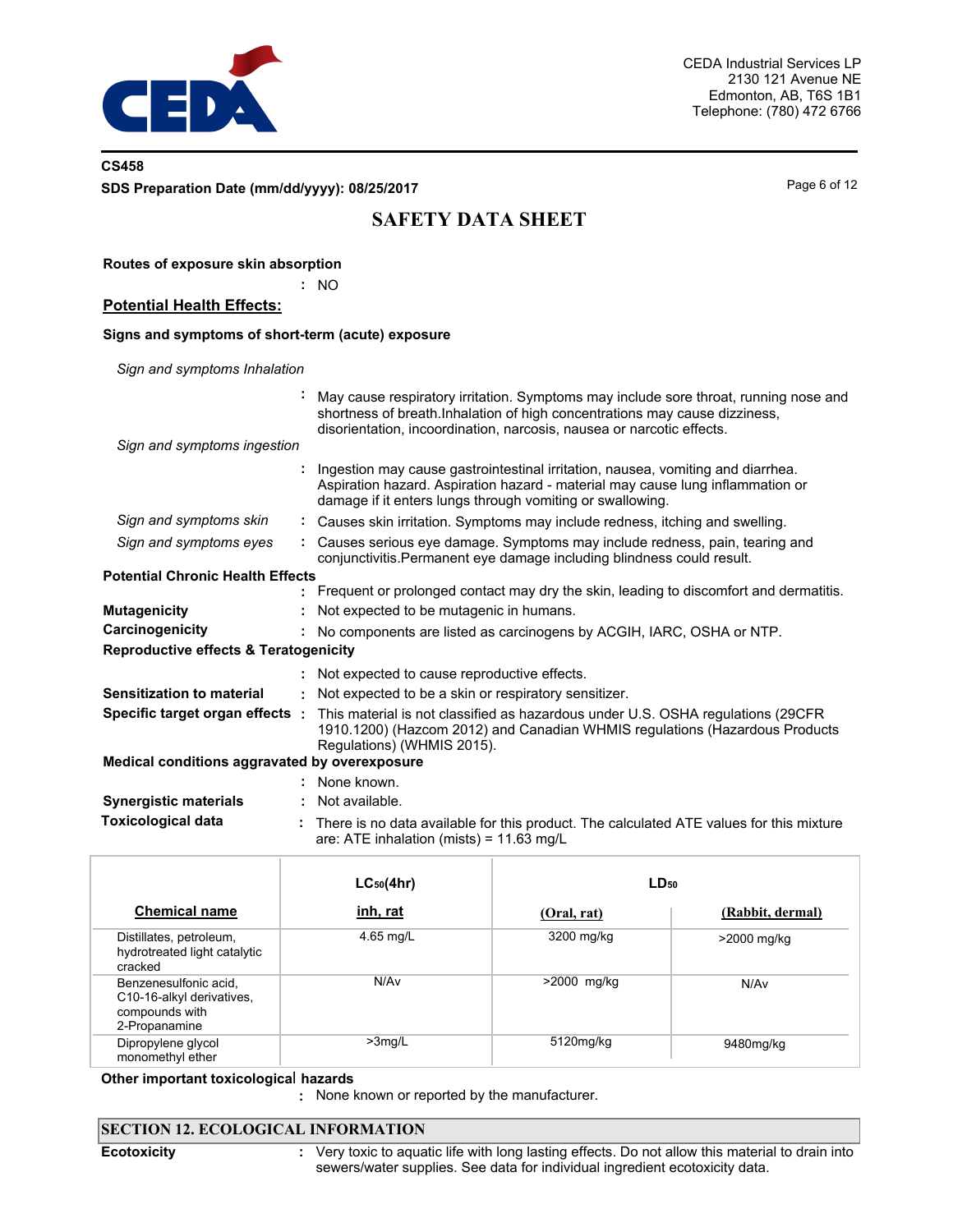

## **CS458 SDS Preparation Date (mm/dd/yyyy): 08/25/2017**

Page 7 of 12

# **SAFETY DATA SHEET**

### *Ecotoxicity data:*

| Ingredients                                                                        |               | <b>Toxicity to Fish</b>                |                  |                 |  |  |  |
|------------------------------------------------------------------------------------|---------------|----------------------------------------|------------------|-----------------|--|--|--|
|                                                                                    | <b>CAS No</b> | LC50 / 96h                             | NOEC / 21 day    | <b>M</b> Factor |  |  |  |
| Distillates, petroleum,<br>hydrotreated light catalytic<br>cracked                 | 68921-07-3    | $>0.30$ < 0.21 mg/L<br>(Rainbow trout) | N/Av             |                 |  |  |  |
| Benzenesulfonic acid.<br>C10-16-alkyl derivatives,<br>compounds with 2-Propanamine | 68584-24-7    | N/A <sub>v</sub>                       | N/A <sub>v</sub> | None.           |  |  |  |
| Dipropylene glycol monomethyl<br>ether                                             | 34590-94-8    | >10000mg/L (Fathead<br>minnow)         | N/Av             | None.           |  |  |  |

| Ingredients                                                                        | <b>CAS No</b> | <b>Toxicity to Daphnia</b>   |                         |                 |  |  |
|------------------------------------------------------------------------------------|---------------|------------------------------|-------------------------|-----------------|--|--|
|                                                                                    |               | EC50/48h                     | NOEC / 21 day           | <b>M</b> Factor |  |  |
| Distillates, petroleum,<br>hydrotreated light catalytic<br>cracked                 | 68921-07-3    | 0.32 mg/L (Daphnia<br>magna) | N/Av                    |                 |  |  |
| Benzenesulfonic acid,<br>C10-16-alkyl derivatives,<br>compounds with 2-Propanamine | 68584-24-7    | N/Av                         | N/Av                    | None.           |  |  |
| Dipropylene glycol monomethyl<br>ether                                             | 34590-94-8    | 1919mg/L (Daphnia<br>magna)  | 0.5mg/L (Daphnia magna) | None.           |  |  |

| Ingredients                                                                        | <b>CAS No</b> | <b>Toxicity to Algae</b> |                         |                 |  |  |
|------------------------------------------------------------------------------------|---------------|--------------------------|-------------------------|-----------------|--|--|
|                                                                                    |               | EC50 / 96h or 72h        | NOEC / 96h or 72h       | <b>M</b> Factor |  |  |
| Distillates, petroleum,<br>hydrotreated light catalytic<br>cracked                 | 68921-07-3    | 0.51mg/L (Green algae)   | 0.05 mg/L (Green algae) | 10              |  |  |
| Benzenesulfonic acid.<br>C10-16-alkyl derivatives,<br>compounds with 2-Propanamine | 68584-24-7    | N/Av                     | N/A <sub>v</sub>        | None.           |  |  |
| Dipropylene glycol monomethyl<br>ether                                             | 34590-94-8    | >969mg/L (Green algae)   | 969mg/L (Green algae)   | None.           |  |  |

**Persistence and degradability**

No data is available on the product itself. **:**

**Bioaccumulation potential :** No data is available on the product itself. See the following data for ingredient information.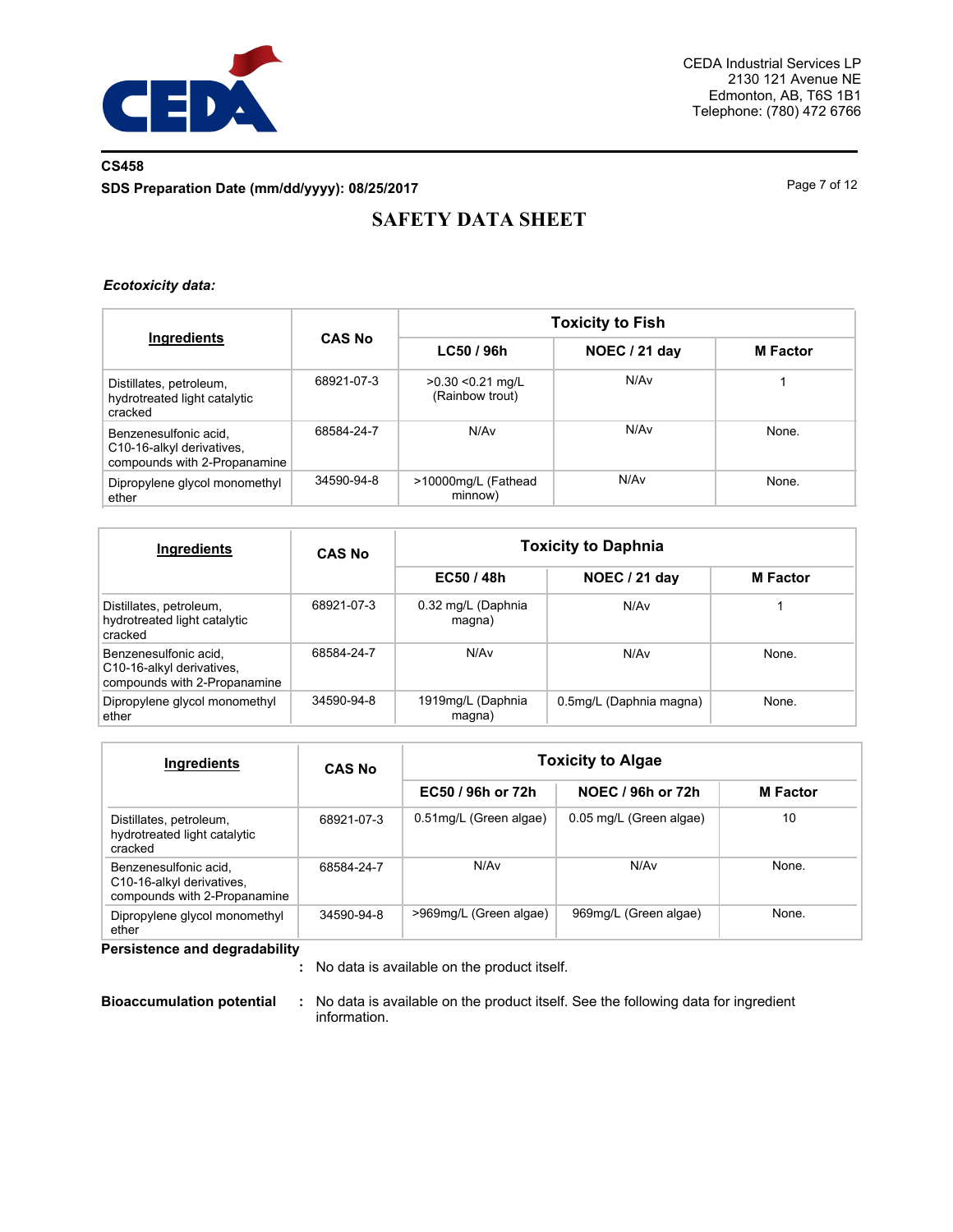

## **CS458**

## **SDS Preparation Date (mm/dd/yyyy): 08/25/2017**

Page 8 of 12

# **SAFETY DATA SHEET**

| <b>Components</b>                                                                                      | Partition coefficient n-octanol/water (log Kow)                                                                                                                                                 | <b>Bioconcentration factor (BCF)</b> |
|--------------------------------------------------------------------------------------------------------|-------------------------------------------------------------------------------------------------------------------------------------------------------------------------------------------------|--------------------------------------|
| Distillates, petroleum,<br>hydrotreated light catalytic<br>cracked (CAS 68921-07-3)                    | N/A <sub>v</sub>                                                                                                                                                                                | N/A <sub>v</sub>                     |
| Benzenesulfonic acid.<br>C10-16-alkyl derivatives,<br>compounds with 2-Propanamine<br>(CAS 68584-24-7) | 3.16                                                                                                                                                                                            | 1.2                                  |
| Dipropylene glycol monomethyl<br>ether (CAS 34590-94-8)                                                | 0.0061                                                                                                                                                                                          | $<$ 1                                |
| <b>Mobility in soil</b>                                                                                | : No data is available on the product itself.                                                                                                                                                   |                                      |
| <b>Other Adverse Environmental effects</b>                                                             |                                                                                                                                                                                                 |                                      |
|                                                                                                        | : No other adverse environmental effects (e.g. ozone depletion, photochemical ozone<br>creation potential, endocrine disruption, global warming potential) are expected from<br>this component. |                                      |

## **SECTION 13. DISPOSAL CONSIDERATIONS**

| <b>Handling for Disposal</b> | : Collect and reclaim or dispose in sealed containers at licensed waste disposal<br>site. Dispose of contents/container in accordance with<br>local/regional/national/international regulations.                                                                                                                                                                                                 |
|------------------------------|--------------------------------------------------------------------------------------------------------------------------------------------------------------------------------------------------------------------------------------------------------------------------------------------------------------------------------------------------------------------------------------------------|
| <b>Methods of Disposal</b>   | : Dispose in accordance with all applicable federal, state, provincial and local<br>regulations.                                                                                                                                                                                                                                                                                                 |
| <b>RCRA</b>                  | : If this product, as supplied, becomes a waste in the United States, it may meet the<br>criteria of a hazardous waste as defined under RCRA, Title 40 CFR 261. It is the<br>responsibility of the waste generator to determine the proper waste identification and<br>disposal method. For disposal of unused or waste material, check with local, state and<br>federal environmental agencies. |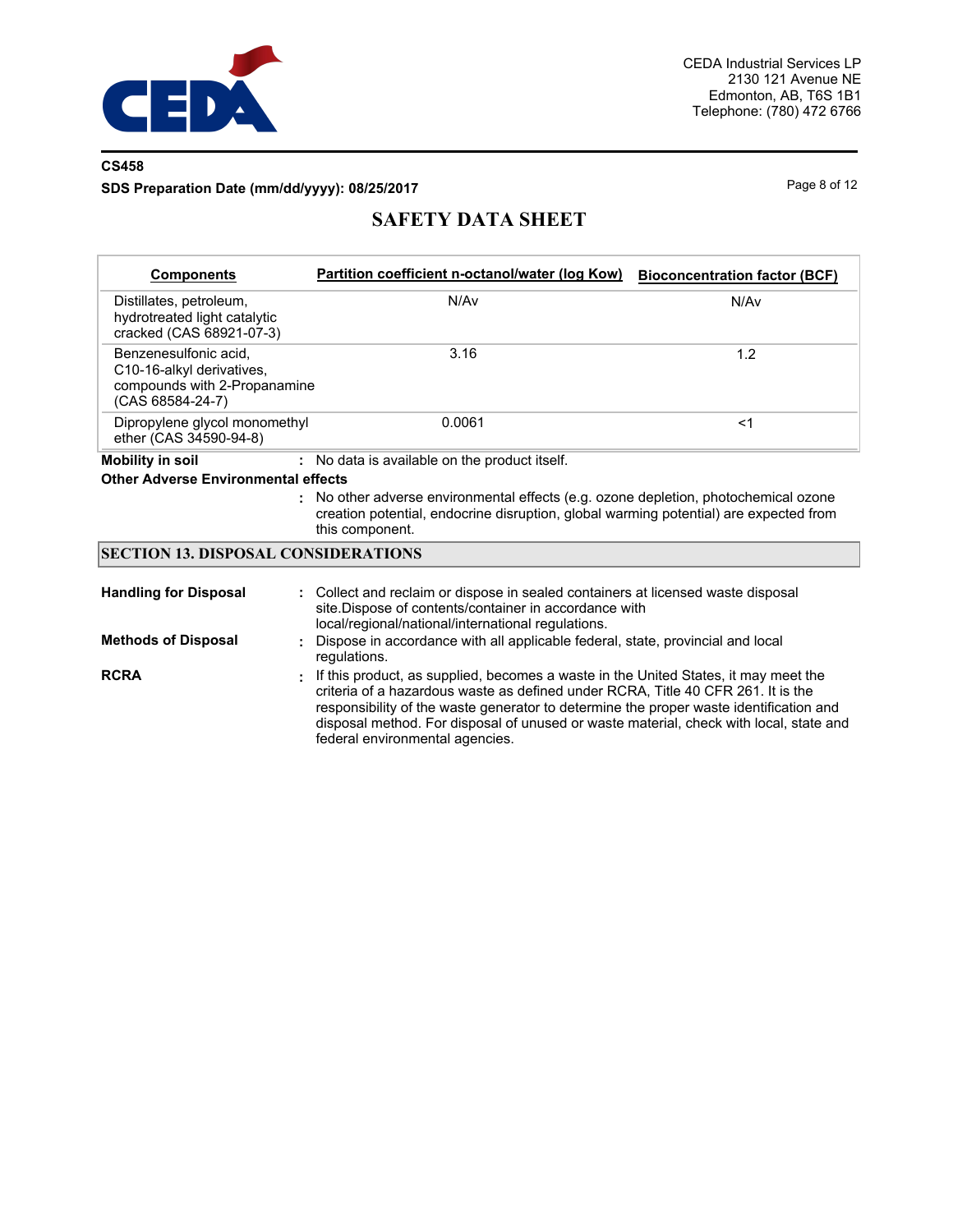

## **CS458**

**SDS Preparation Date (mm/dd/yyyy): 08/25/2017**

Page 9 of 12

## **SAFETY DATA SHEET**

## **SECTION 14. TRANSPORT INFORMATION**

| None.<br>None.<br><b>UN3082</b> | Not regulated.<br>ENVIRONMENTALLY HAZARDOUS SUBSTANCE.                                                                    | not regulated                                                                                                                                                                                 | none           |                                                                                                                                                                                                                                                                                                                                                                                                |
|---------------------------------|---------------------------------------------------------------------------------------------------------------------------|-----------------------------------------------------------------------------------------------------------------------------------------------------------------------------------------------|----------------|------------------------------------------------------------------------------------------------------------------------------------------------------------------------------------------------------------------------------------------------------------------------------------------------------------------------------------------------------------------------------------------------|
|                                 |                                                                                                                           |                                                                                                                                                                                               |                |                                                                                                                                                                                                                                                                                                                                                                                                |
|                                 |                                                                                                                           |                                                                                                                                                                                               |                |                                                                                                                                                                                                                                                                                                                                                                                                |
|                                 | LIQUID, N.O.S. (Distillates (petroleum), hydrotreated<br>light catalytic cracked)                                         | 9                                                                                                                                                                                             | $\mathbf{III}$ |                                                                                                                                                                                                                                                                                                                                                                                                |
| Provision 99.                   |                                                                                                                           |                                                                                                                                                                                               |                |                                                                                                                                                                                                                                                                                                                                                                                                |
| <b>UN3082</b>                   | Environmentally hazardous substance, liquid, n.o.s.<br>(Distillates (petroleum), hydrotreated light catalytic<br>cracked) | 9                                                                                                                                                                                             | $\mathbf{III}$ |                                                                                                                                                                                                                                                                                                                                                                                                |
|                                 |                                                                                                                           |                                                                                                                                                                                               |                |                                                                                                                                                                                                                                                                                                                                                                                                |
| <b>UN3082</b>                   | ENVIRONMENTALLY HAZARDOUS SUBSTANCE.<br>LIQUID, N.O.S. (Distillates (petroleum), hydrotreated<br>light catalytic cracked) | 9                                                                                                                                                                                             | III            |                                                                                                                                                                                                                                                                                                                                                                                                |
|                                 |                                                                                                                           |                                                                                                                                                                                               |                |                                                                                                                                                                                                                                                                                                                                                                                                |
| <b>Environmental hazards</b>    | None known or reported by the manufacturer.                                                                               |                                                                                                                                                                                               |                |                                                                                                                                                                                                                                                                                                                                                                                                |
|                                 |                                                                                                                           | prior to shipping this material.<br>Consult the IMDG regulations for exceptions.<br>Special precautions for user:<br>Transport in bulk according to Annex II of MARPOL 73/78 and the IBC Code |                | This material may be shipped as an exempted marine pollutant in accordance with TDG Section 1.45.1 and Special<br>Refer to the appropriate Packing Instruction, prior to shipping this material. Review all State and Operator Variations,<br>This mixture meets the criteria for an environmentally hazardous material according to<br>the IMDG Code, See ECOLOGICAL INFORMATION, Section 12. |

**:** Not available.

## **SECTION 15 - REGULATORY INFORMATION**

#### **US Federal Information:**

Components listed below are present on the following U.S. Federal chemical lists: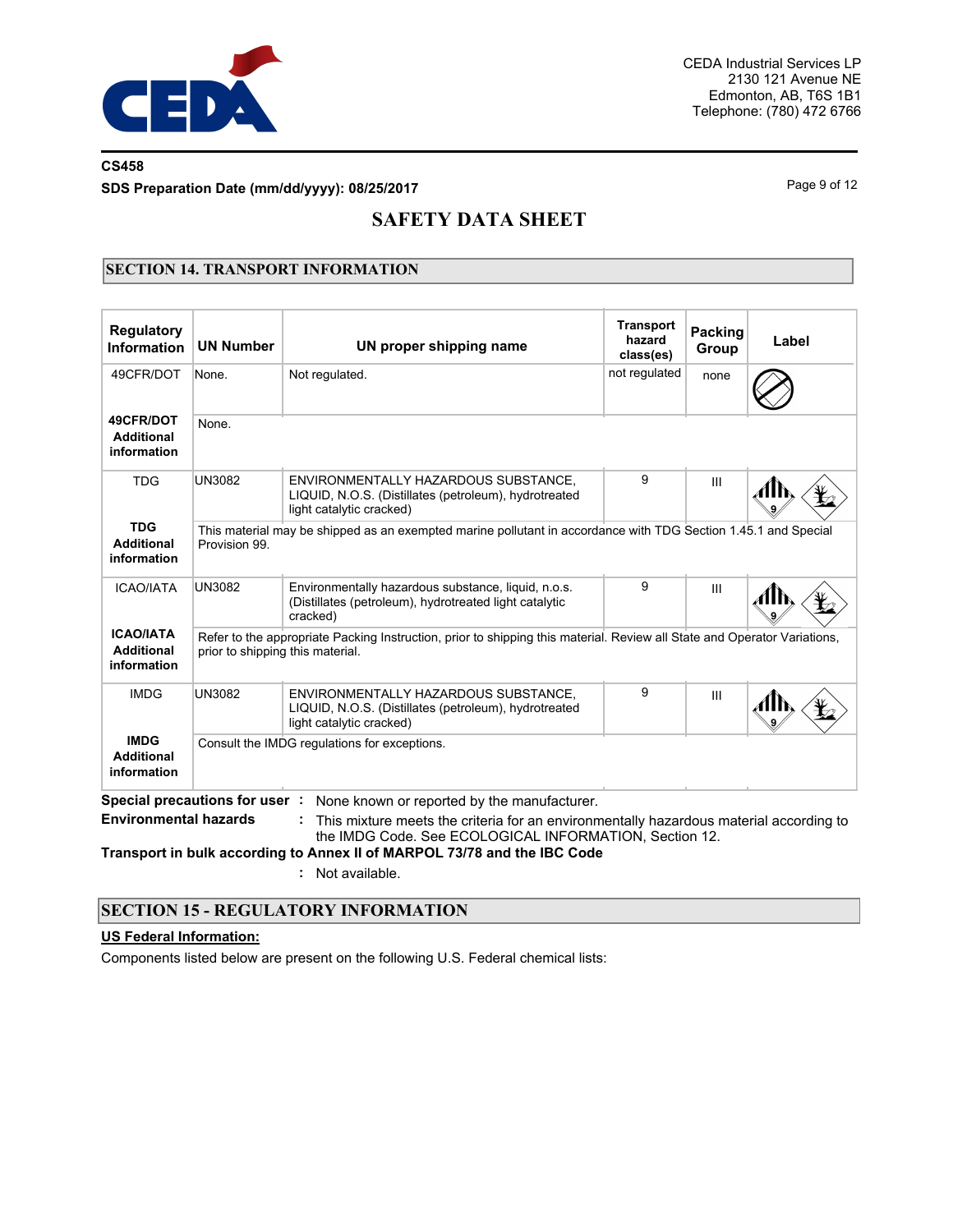

## **CS458**

**SDS Preparation Date (mm/dd/yyyy): 08/25/2017**

Page 10 of 12

| Ingredients                                                                           | CAS#       | <b>TSCA</b> | <b>CERCLA</b><br>Reportable       | <b>SARA TITLE III:</b><br>Sec. 302.<br><b>Extremely</b> | SARA TITLE III: Sec. 313, 40 CFR<br>372, Specific Toxic Chemical |                             |  |
|---------------------------------------------------------------------------------------|------------|-------------|-----------------------------------|---------------------------------------------------------|------------------------------------------------------------------|-----------------------------|--|
|                                                                                       |            | Inventory   | Quantity(RQ) (40<br>CFR 117.302): | <b>Hazardous</b><br>Substance, 40<br><b>CFR 355:</b>    | <b>Toxic Chemical</b>                                            | de minimus<br>Concentration |  |
| Distillates, petroleum,<br>hydrotreated light<br>catalytic cracked                    | 68921-07-3 | Yes         | N/Ap                              | N/Av                                                    | <b>No</b>                                                        | N/Ap                        |  |
| Benzenesulfonic acid,<br>C10-16-alkyl derivatives.<br>compounds with<br>2-Propanamine | 68584-24-7 | Yes         | N/Ap                              | N/Av                                                    | <b>No</b>                                                        | N/Ap                        |  |
| Dipropylene glycol<br>monomethyl ether                                                | 34590-94-8 | Yes         | None.                             | N/Ap                                                    | Yes                                                              | 1%                          |  |

## **SAFETY DATA SHEET**

SARA TITLE III: Sec. 311 and 312, SDS Requirements, 40 CFR 370 Hazard Classes: Flammable; Eye Damage; Skin irritation; Aspiration hazard. Under SARA Sections 311 and 312, the EPA has established threshold quantities for the reporting of hazardous chemicals. The current thresholds are 500 pounds or the threshold planning quantity (TPQ), whichever is lower, for extremely hazardous substances and 10,000 pounds for all other hazardous chemicals.

## **US State Right to Know Laws:**

The following chemicals are specifically listed by individual States:

| Ingredients                                                                           | CAS#       | <b>California Proposition 65</b> |                         | <b>State "Right to Know" Lists</b> |           |           |           |     |                |
|---------------------------------------------------------------------------------------|------------|----------------------------------|-------------------------|------------------------------------|-----------|-----------|-----------|-----|----------------|
|                                                                                       |            | Listed                           | <b>Type of Toxicity</b> | CA                                 | <b>MA</b> | <b>MN</b> | <b>NJ</b> | PA  | R <sub>l</sub> |
| Distillates, petroleum,<br>hydrotreated light catalytic<br>cracked                    | 68921-07-3 | No                               | N/Ap                    | No                                 | No.       | <b>No</b> | No        | No  | <b>No</b>      |
| Benzenesulfonic acid.<br>C10-16-alkyl derivatives,<br>compounds with<br>2-Propanamine | 68584-24-7 | No                               | N/Ap                    | No                                 | No.       | <b>No</b> | No        | No  | No             |
| Dipropylene glycol<br>monomethyl ether                                                | 34590-94-8 | No                               | N/Ap                    | Yes                                | Yes       | Yes       | Yes       | Yes | Yes            |

### **Canadian Information:**

WHMIS information: Refer to Section 2 for a WHMIS Classification for this product. Canadian Environmental Protection Act (CEPA) information: All ingredients listed appear on the Domestic Substances List (DSL).

### **International Information:**

Components listed below are present on the following International Inventory list: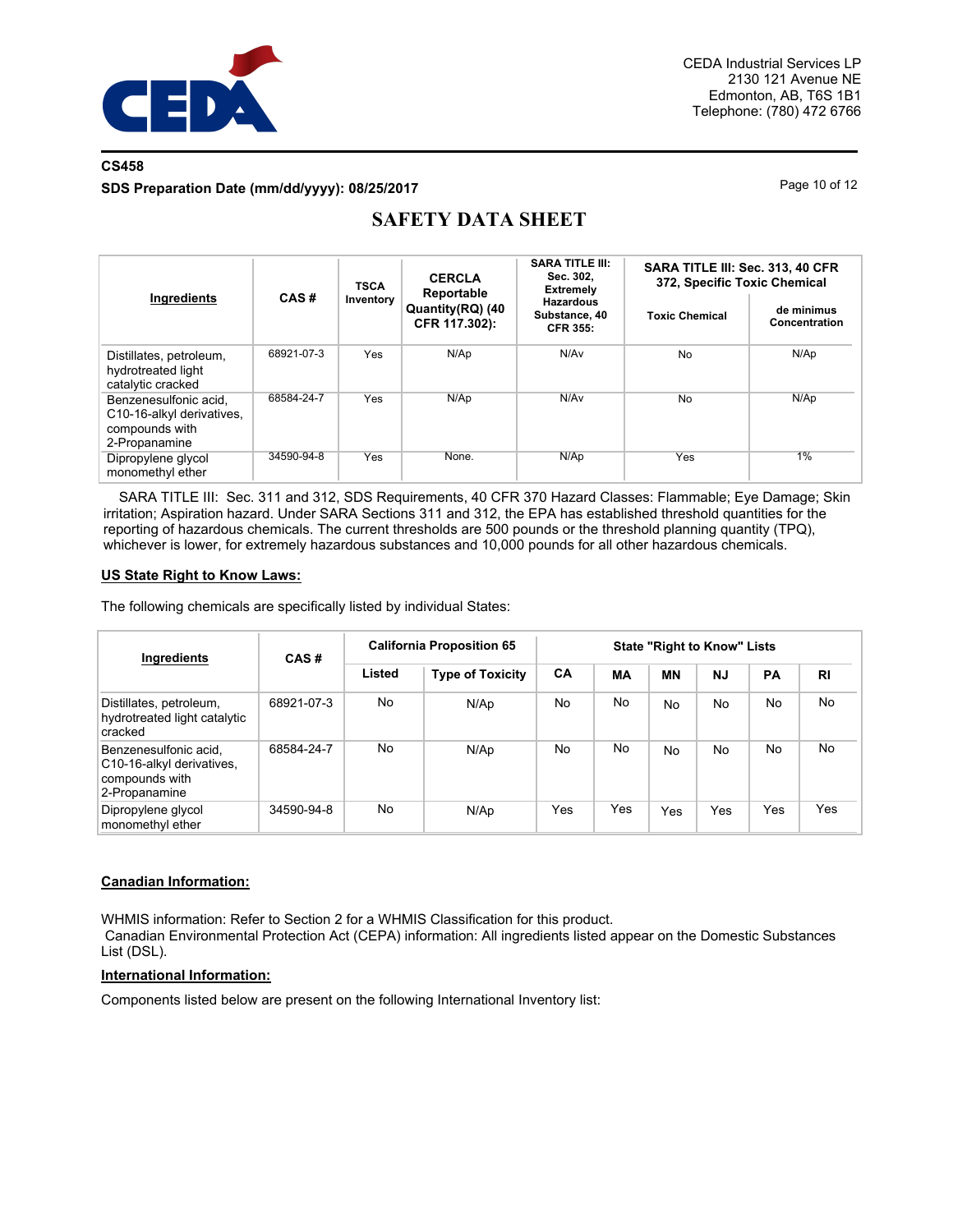

## **CS458**

**SDS Preparation Date (mm/dd/yyyy): 08/25/2017**

Page 11 of 12

# **SAFETY DATA SHEET**

| Ingredients                                                                           | CAS#       | European<br><b>EINECs</b> | Australia<br><b>AICS</b> | <b>Philippines</b><br><b>PICCS</b> | <b>Japan ENCS</b> | Korea<br><b>KECI/KECL</b> | China<br><b>IECSC</b> | NewZealand<br><b>IOC</b> |
|---------------------------------------------------------------------------------------|------------|---------------------------|--------------------------|------------------------------------|-------------------|---------------------------|-----------------------|--------------------------|
| Distillates, petroleum,<br>hydrotreated light<br>catalytic cracked                    | 68921-07-3 | 272-930-7                 | Present                  | N/Av                               | N/Av              | KE-12551                  | N/A <sub>v</sub>      | N/Av                     |
| Benzenesulfonic acid.<br>C10-16-alkyl derivatives,<br>compounds with<br>2-Propanamine | 68584-24-7 | 271-531-5                 | Present                  | N/Av                               | N/Av              | N/Av                      | N/Av                  | N/Av                     |
| Dipropylene glycol<br>monomethyl ether                                                | 34590-94-8 | 252-104-2                 | Present                  | Present                            | Present           | Present                   | Present               | Present                  |

## **SECTION 16. OTHER INFORMATION**

| Legend            | ACGIH: American Conference of Governmental Industrial Hygienists<br><b>CAS: Chemical Abstract Services</b><br>CERCLA: Comprehensive Environmental Response, Compensation, and Liability Act<br>of 1980<br>CFR: Code of Federal Regulations<br>CSA: Canadian Standards Association<br>DOT: Department of Transportation<br>EPA: Environmental Protection Agency<br>HMIS: Hazardous Materials Identification System<br>HSDB: Hazardous Substances Data Bank<br>IARC: International Agency for Research on Cancer<br>Inh: Inhalation<br>LC: Lethal Concentration<br>LD: Lethal Dose<br>MN: Minnesota<br>N/Ap: Not Applicable<br>N/Av: Not Available<br>NFPA: National Fire Protection Association<br>NIOSH: National Institute of Occupational Safety and Health<br>NJ: New Jersey<br>NTP: National Toxicology Program<br>OECD: Organisation for Economic Co-operation and Development<br>OSHA: Occupational Safety and Health Administration<br>PA: Pennsylvania<br>PEL: Permissible exposure limit<br>RCRA: Resource Conservation and Recovery Act<br>RI: Rhode Island<br>RTECS: Registry of Toxic Effects of Chemical Substances<br>SARA: Superfund Amendments and Reauthorization Act |
|-------------------|----------------------------------------------------------------------------------------------------------------------------------------------------------------------------------------------------------------------------------------------------------------------------------------------------------------------------------------------------------------------------------------------------------------------------------------------------------------------------------------------------------------------------------------------------------------------------------------------------------------------------------------------------------------------------------------------------------------------------------------------------------------------------------------------------------------------------------------------------------------------------------------------------------------------------------------------------------------------------------------------------------------------------------------------------------------------------------------------------------------------------------------------------------------------------------------|
|                   | STEL: Short Term Exposure Limit<br>TLV: Threshold Limit Values<br><b>TWA: Time Weighted Average</b><br>WHMIS: Workplace Hazardous Materials Identification System                                                                                                                                                                                                                                                                                                                                                                                                                                                                                                                                                                                                                                                                                                                                                                                                                                                                                                                                                                                                                      |
| <b>References</b> | 1. ACGIH, Threshold Limit Values for Chemical Substances and Physical Agents &<br>Biological Exposure Indices for 2016<br>2. International Agency for Research on Cancer Monographs, searched 2017<br>3. Canadian Centre for Occupational Health and Safety, CCInfoWeb databases,<br>2017(Chempendium, HSDB and RTECs).<br>4. Material Safety Data Sheets from manufacturer.<br>5. US EPA Title III List of Lists - 2017 version.<br>6. California Proposition 65 List - 2017 version.<br>7. OECD - The Global Portal to Information on Chemical Substances -<br>eChemPortal, 2017.                                                                                                                                                                                                                                                                                                                                                                                                                                                                                                                                                                                                    |